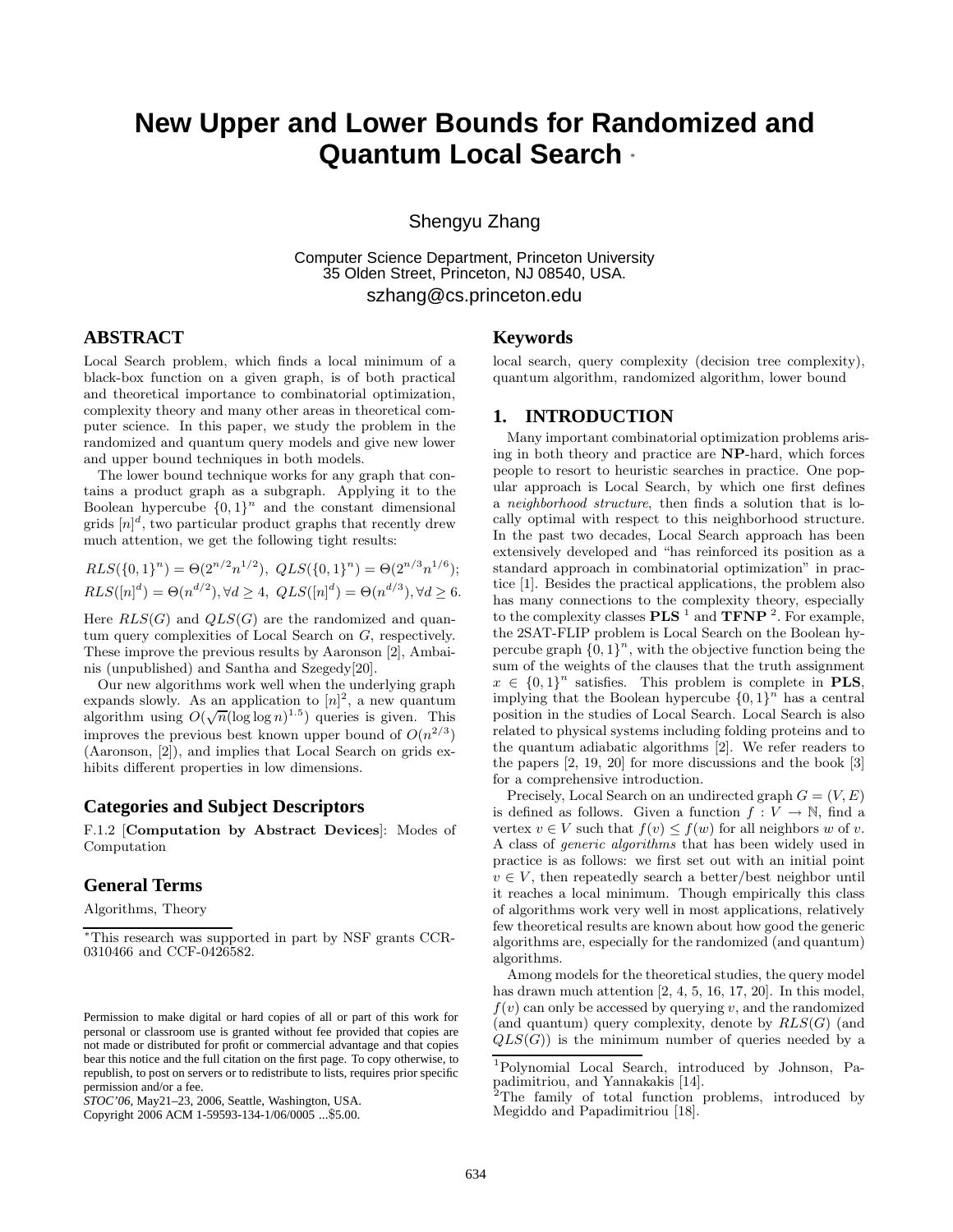randomized (and quantum) algorithm that finds a local minimum on G with high probability. Previous upper bounds imum on G with high probability. Previous upper bounds<br>on a general N-vertex graph G are  $RLS(G) = O(\sqrt{N\delta})$  by Aldous [4] and  $QLS(G) = O(N^{1/3}\delta^{1/6})$  by Aaronson [2], where  $\delta$  is the maximum degree of G. Both algorithms actually fall into the category of generic algorithms mentioned above, with the initial point picked as a best one over a certain number of random samples. Immediately, two questions can be asked:

1. On what graphs are these simple algorithms optimal?

2. For other graphs, what better algorithms can we have?

Clearly the first one is a lower bound question and the second one is an upper bound question.

Previously for lower bounds, Aaronson [2] showed the following results on two special classes of graphs: the Boolean hypercube  $\{0,1\}^n$  and the constant dimensional grid  $[n]^d$ :

$$
RLS(\{0,1\}^n) = \Omega(2^{\frac{n}{2}}/n^2), \quad QLS(\{0,1\}^n) = \Omega(2^{\frac{n}{4}}/n),
$$
  
\n
$$
RLS([n]^d) = \Omega(\frac{n^{\frac{d}{2}-1}}{\log n}), \qquad QLS([n]^d) = \Omega(\frac{n^{\frac{d}{4}-\frac{1}{2}}}{\sqrt{\log n}}).
$$

It has also been shown that  $QLS([n]^2) = \Omega(n^{1/4})$  by Santha and Szegedy in [20], besides their main result that the deterministic and the quantum query complexities of Local Search on any graph are polynomially related. However,

3. What are the final values of  $QLS$  and  $RLS$  on  $\{0,1\}^n$ and  $[n]^d$ ?

remains an open problem, explicitly asked in an earlier version of [2] and also (partially) in [20].

In this paper, we answer questions 1 and 2 for large classes of graphs by giving both new lower and upper bound techniques for randomized and quantum query algorithms. As a consequence, we completely solve the question 3, except for a few small d's where our new bounds also significantly improve the old ones.

Our lower bound technique works for any graph that contains a product graph as a subgraph. For two graphs  $G_1 =$  $(V_1, E_1)$  and  $G_2 = (V_2, E_2)$ , their product  $G_1 \times G_2$  is the graph  $G = (V, E)$  where  $V = V_1 \times V_2$  and

$$
E = \{((v_1, v_2), (v'_1, v_2)) : (v_1, v'_1) \in E_1, v_2 \in V_2\}
$$
  

$$
\bigcup \{((v_1, v_2), (v_1, v'_2)) : (v_2, v'_2) \in E_2, v_1 \in V_1\}.
$$

We will also use the notion of random walk on graphs to state the theorem. Given a graph  $G = (V, E)$ , a random walk is a mapping  $W : V \to 2^V$  where  $W(u) \subseteq \{u\} \cup \{v : (u, v) \in E\}$ . Intuitively, at each step the random walk  $W$  goes from the current vertex u to a uniformly random vertex in  $W(u)$ . The walk W is regular if  $|W(u)| = c$  for each  $u \in V$ . Denote by  $p(u, v, t)$  the probability that the random walk starting at u is at v after exactly t steps. Let  $p_t = \max_{u,v} p(u,v,t)$ . The following theorem is a special case of the general one (Theorem 9) in Section 3.

THEOREM 1. Suppose G contains the product graph  $G_1 \times$  $G_2$  as a subgraph, and  $L$  is the length of the longest selfavoiding path in  $G_2$ . Let  $T = \lfloor L/2 \rfloor$ , then for any regular random walk  $W$  on  $G_1$ , we have

$$
RLS(G) = \Omega\left(\frac{T}{\sum_{t=1}^{T} p_t}\right), \quad QLS(G) = \Omega\left(\frac{T}{\sum_{t=1}^{T} \sqrt{p_t}}\right).
$$

The proof uses the quantum adversary method, which was originally proposed by Ambainis [7] and later generalized in

different ways [6, 8, 15, 23]. Recently Spalek and Szegedy made the picture clear by showing that all these generalizations are equivalent in power [21]. On the other hand, in proving a particular problem, some of the methods might be easier to apply than the others. In our case, the technique in [23], which generalizes the one in [6] slightly in the form though, turns out to work very well. Our proofs for the randomized lower bounds will use the relational adversary method, which was proposed by Aaronson [2] inspired by the quantum adversary method.

Both the quantum adversary method and the relational adversary method are parameterized by input sets and weight functions of input pairs. While previous works [2, 20] also use random walks on graphs, a key innovation that distinguishes our work from the previous ones and yields better lower bounds is that we decompose the graph into two parts, the tensor product of which is the original graph. We perform the random walk only in one part, and perform a simple one-way walk in a self-avoiding path in the other part, which serves as a "clock" to record the number of steps taken by the random walk in the first part. The tensor product of these two walks is a random path in the original graph. A big advantage of adding a clock is that the "passing probability", the probability that the random path passes a vertex v within some number of steps, is now the "hitting probability", the probability that the random walk in the first graph hits v after exactly some number of steps, because the time elapses one-way and never comes back. The fact that the hitting probability is much smaller than the passing probability enables us to achieve the better lower bounds. Another advantage of the clock is that since the walk in the second part is self-avoiding, the resulting random path in the original graph is self-avoiding too, which makes the analysis much easier.

Applying it to the two graphs  $\{0,1\}^n$  and  $[n]^d$ , we improve previous results and show tight bounds on both RLS and QLS (except for a few cases in the low dimensional cubes).

THEOREM 2.

$$
RLS(\{0,1\}^n) = \Theta(2^{n/2}n^{1/2}), \ QLS(\{0,1\}^n) = \Theta(2^{n/3}n^{1/6}).
$$

THEOREM 3.

$$
RLS([n]^d) = \begin{cases} \Theta(n^{d/2}) & \text{if } d \ge 4, \\ \Omega((n^3/\log n)^{1/2}) & \text{if } d = 3, \\ \Omega(n^{2/3}) & \text{if } d = 2. \end{cases}
$$

$$
QLS([n]^d) = \begin{cases} \Theta(n^{d/3}) & \text{if } d \geq 6, \\ \Omega((n^5/\log n)^{1/3}) & \text{if } d = 5, \\ \Omega(n^{6/5}), \ \Omega(n^{3/4}), \ \Omega(n^{2/5}) & \text{if } d = 4, 3, 2. \end{cases}
$$

It is worth to note that to apply Theorem 1, we need not only know the mixing time of the random walk in  $G_1$ , but also know its behavior before mixing. So the applications are not simply using standard upper bounds on the mixing times, but involving heavy analysis on the whole mixing processes.

When proving Theorem 3 by Theorem 1, one difficulty arises: to decompose the grid  $[n]^d$  into two parts  $[n]^m$  and  $[n]^{d-m}$ , we implicitly require that m is an integer. This lets us get lower bounds weaker than Theorem 3, especially for low dimension cases. We get around this problem by cutting one of the m dimensions into many blocks, and use different block to distinguish different time windows. Between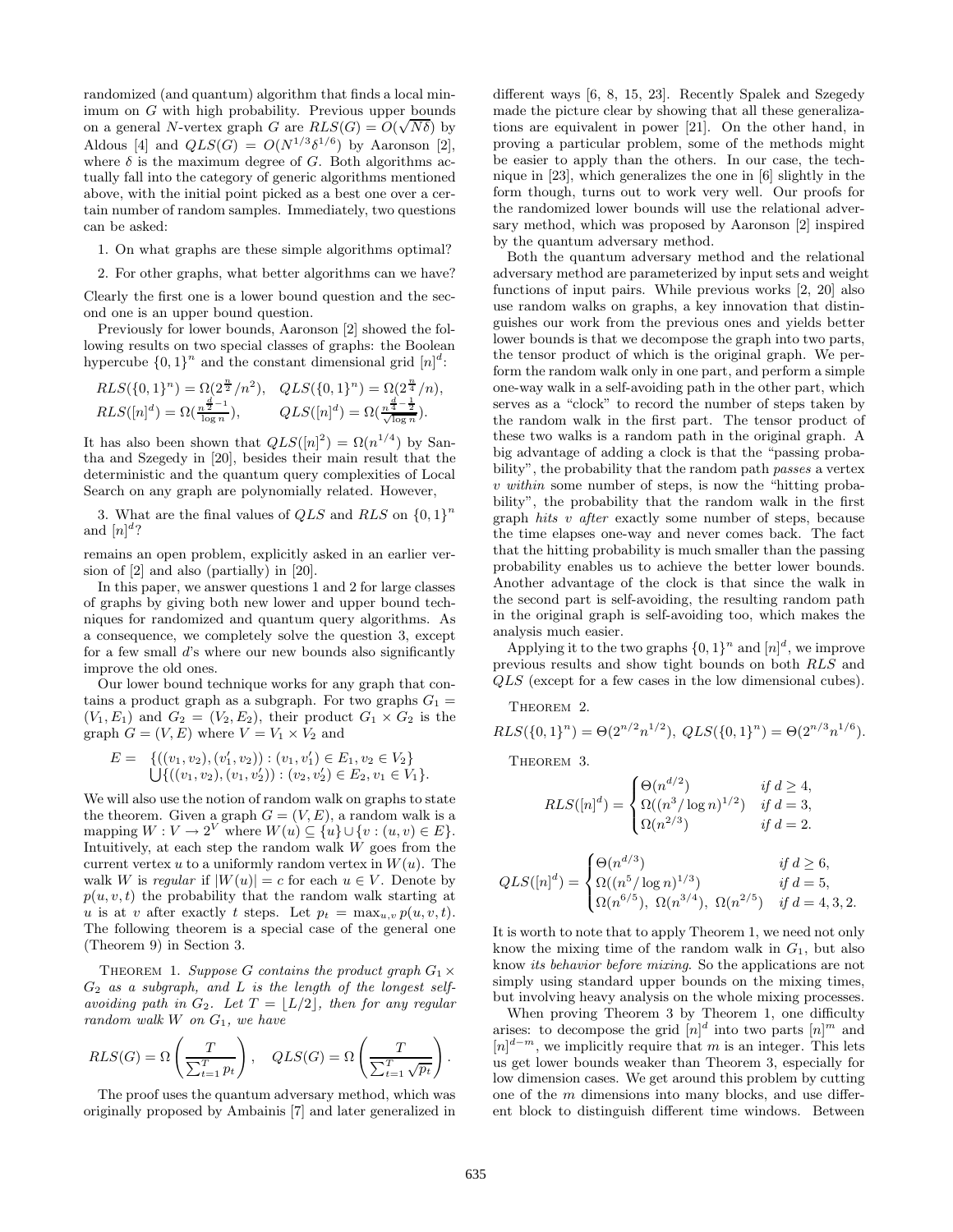adjacent blocks are pairwise disjoint path segments, which thus thread all the blocks into a very long one. Using this technique, we can apply Theorem 1 for any read-number dimension  $m \leq d - 1$ .

In the second part of the paper, we consider upper bounds for Local Search. While the generic algorithms [2, 4] are simple and proven to be optimal for many graphs such as the ones mentioned above, they are far from optimal for some other graphs. For example, it is not hard to see an  $O(\log N)$ deterministic algorithm for the line graph G. Therefore, a natural question is to characterize those graphs on which Local Search is easy. It turns out that the expansion speed plays a key role. For a graph  $G = (V, E)$ , the distance  $|u-v|$ between two vertices  $u$  and  $v$  is the length of the shortest path connecting them. (Here the length of a path is the number of edges on the path.) Let  $c(k) = \max_{v \in V} |\{u :$  $|u - v| \leq k$ . Apparently, the smaller  $c(k)$  is, the more slowly the graph expands. (Actually  $c(k)$  is an upper bound of the standard definition of the expanding speed.) As a special case of Theorem 12 in Section 5, the following upper bounds in terms of  $c(k)$  hold.

THEOREM 4. If  $c(k) = O(k^{\alpha})$  for some constant  $\alpha \geq 1$ , then

$$
RLS(G) = \begin{cases} O(d^{\alpha-1} \log \log d) & \text{if } \alpha > 1 \\ O(\log d \log \log d) & \text{if } \alpha = 1 \end{cases},
$$
  

$$
QLS(G) = \begin{cases} O\left(d^{\frac{\alpha-1}{2}} (\log \log d)^{1.5}\right) & \text{if } \alpha > 1 \\ O(\log d \log \log d) & \text{if } \alpha = 1 \end{cases}.
$$

where d is the diameter of the graph G.

As a special case, on the line graph we get  $\alpha = 1$  and hence  $RLS = O(\log n \log \log n)$ , which helps to explain why Local Search on the line graph is easy. Also, it immediately gives a new upper bound for  $QLS([n]^2)$  as follows. Together with Theorem 3, this implies that Local Search on grids exhibits different properties in low dimensions.

THEOREM 5.  $QLS([n]^2) = O(\sqrt{n}(\log \log n)^{1.5})$ 

Other related results. After the preliminary version of this paper appeared, Verhoeven independently showed an upper bound in terms of the genus of the graph [22], giving an bound in terms of the genus of the graph  $\lfloor 22 \rfloor$ , giving an  $O(\sqrt{n} \log \log n)$  quantum algorithm for  $[n]^2$ . There is also an unpublished result on  $QLS({0,1)}^n$ : it is mentioned in [2] that Ambainis showed  $QLS({0, 1}^n) = \Omega(2^{n/3}/n^{O(1)})$ .<sup>3</sup>

## **2. PRELIMINARIES AND NOTATIONS**

We use  $[M]$  to denote the set  $\{1, 2, ..., M\}$ . For an n-bit binary string  $x = x_0...x_{n-1} \in \{0,1\}^n$ , let  $x^{(i)} = x_0...x_{i-1}(1$  $x_i)x_{i+1}...x_{n-1}$  be the string obtained by flipping the coordinate i.

For graphs  $G_1 = (V_1, E_1)$  and  $G_2 = (V_2, E_2)$ , we say that  $G_1$  is a subgraph of  $G_2$  if  $V_1 \subseteq V_2$  and  $E_1 \subseteq E_2$ . Apparently, any local optimum in  $G_2$  is also a local optimum in  $G_1$  (but not the other way around in general), therefore any lower bound for  $G_1$  is also a lower bound for  $G_2$ .

We will use  $v_1 \otimes v_2$  to range over the set  $V_1 \times V_2$ . There are various ways to define a product graph  $G_1 \times G_2 = (V_1 \times$  $V_2, E$ ) by different choices of E. Three possibilities are

- 1.  $E = \{(v_1 \otimes v_2, v_1' \otimes v_2) : (v_1, v_1') \in E_1, v_2 \in V_2\} \cup \{(v_1 \otimes v_2) : (v_1 \otimes v_2') \in E_1\}$  $v_2, v_1 \otimes v_2') : (v_2, v_2') \in E_2, v_1 \in V_1$ ;
- 2.  $E' = \{(v_1 \otimes v_2, v'_1 \otimes v'_2) : (v_1, v'_1) \in E_1 \cup I_{V_1} \text{ and } (v_2, v'_2) \in$  $E_2 \cup I_{V_2} - I_{V_1 \times V_2}$ , where  $I_V = \{(v, v) : v \in V\};$
- 3.  $E'' = \{(v_1 \otimes v_2, v_1' \otimes v_2') : (v_1, v_1') \in E_1 \cup I_{V_1} \text{ or } (v_2, v_2') \in$  $E_2 \cup I_{V_2} - I_{V_1 \times V_2}$ .

It is clear that  $E \subseteq E' \subseteq E''$ , and our lower bound theorem will use the first definition  $E$ , making the theorem as general as possible.

A path X in a graph  $G = (V, E)$  is a sequence  $(v_1, ..., v_l)$ of vertices such that for any pair  $(v_i, v_{i+1})$  of vertices, either  $v_i = v_{i+1}$  or  $(v_i, v_{i+1}) \in E$ . We use  $set(X)$  to denote the set of distinct vertices on path  $X$ . A path is self-avoiding if  $v_1, ..., v_l$  are all distinct. The length of a path  $(v_1, ..., v_l)$  is l − 1. For two vertices  $u, v \in V$ , the distance  $|u - v|_G$  is the length of a shortest path from  $u$  to  $v$ . The subscript  $G$  may be omitted if no confusion is caused.

The  $(k, l)$ -hypercube  $G_{k,l} = (V, E)$  where  $V = [k]^l$  and whose edge set is  $E = \{(u, v) : \exists i \in \{0, ..., l-1\}, s.t. |u_i$  $v_i| = 1$ , and  $u_j = v_j$ ,  $\forall j \neq i$ . Sometimes we abuse the notation by using  $[k]^{l'}$  to denote  $G_{k,l}$ . Note that both the Boolean hypercube and the constant dimension grid are special hypercubes.<sup>4</sup>

In an N-vertex graph  $G = (V, E)$ , a Hamilton path is a path  $X = (v_1, ..., v_N)$  such that  $(v_i, v_{i+1}) \in E$  for any  $i \in [N-1]$  and  $set(X) = V$ . It is easy to check by induction that every hypercube  $[k]^l$  has a Hamilton path. Actually, for  $l = 1$ ,  $[k]$  has a Hamilton path  $(1, ..., k)$ . Now suppose  $[k]$ <sup>l</sup> has a Hamilton path P, then a Hamilton path for  $[k]^{l+1}$  can be constructed as follows. First fix the last coordinate to be 1 and go through P, then change the last coordinate to be 2 and go through  $P$  in the reverse order, and then change the last coordinate to be 3 and go through  $P$ , and so on. For each  $(k, l)$ , let  $HamPath_{k,l} = (v_1, ..., v_N)$  be the Hamilton path constructed as above (where  $N = k^{l}$ ), and we define the successor function  $H_{k,l}(v_i) = v_{i+1}$  for  $i \in [N-1]$ .

We use  $R_2(f)$  and  $Q_2(f)$  to denote the double-sided error random and quantum query complexities of function f. For more details on deterministic, randomized and quantum query models and the corresponding query complexities, we refer to [10] as an excellent survey.

## **2.1 One quantum adversary method and the relational adversary method**

The quantum adversary method is one of the two powerful tools to prove lower bounds on quantum query complexity; see [13] for an comprehensive survey of the research area of quantum lower bounds. In this paper, we will use the quantum adversary method proposed in [23]. The definition and theorem given here are a little more general than the original ones, but the proof remains unchanged.

DEFINITION 1. Let  $F: I^N \to [M]$  be an N-variate function. Let  $R \subseteq I^N \times I^N$  be a relation such that  $F(x) \neq F(y)$ 

<sup>3</sup>Another unpublished result was mentioned in [20] that Verhoeven showed  $RLS([n]^2) = \Omega(n^{1-\delta})$  for any constant  $\delta > 0$ . But according to an author of [20], the proof was never written up and this question should be considered now to be still open.

<sup>&</sup>lt;sup>4</sup>Here we identify the Boolean hypercube  $\{0,1\}^n$  and  $G_{2,n}$ since they are isomorphic.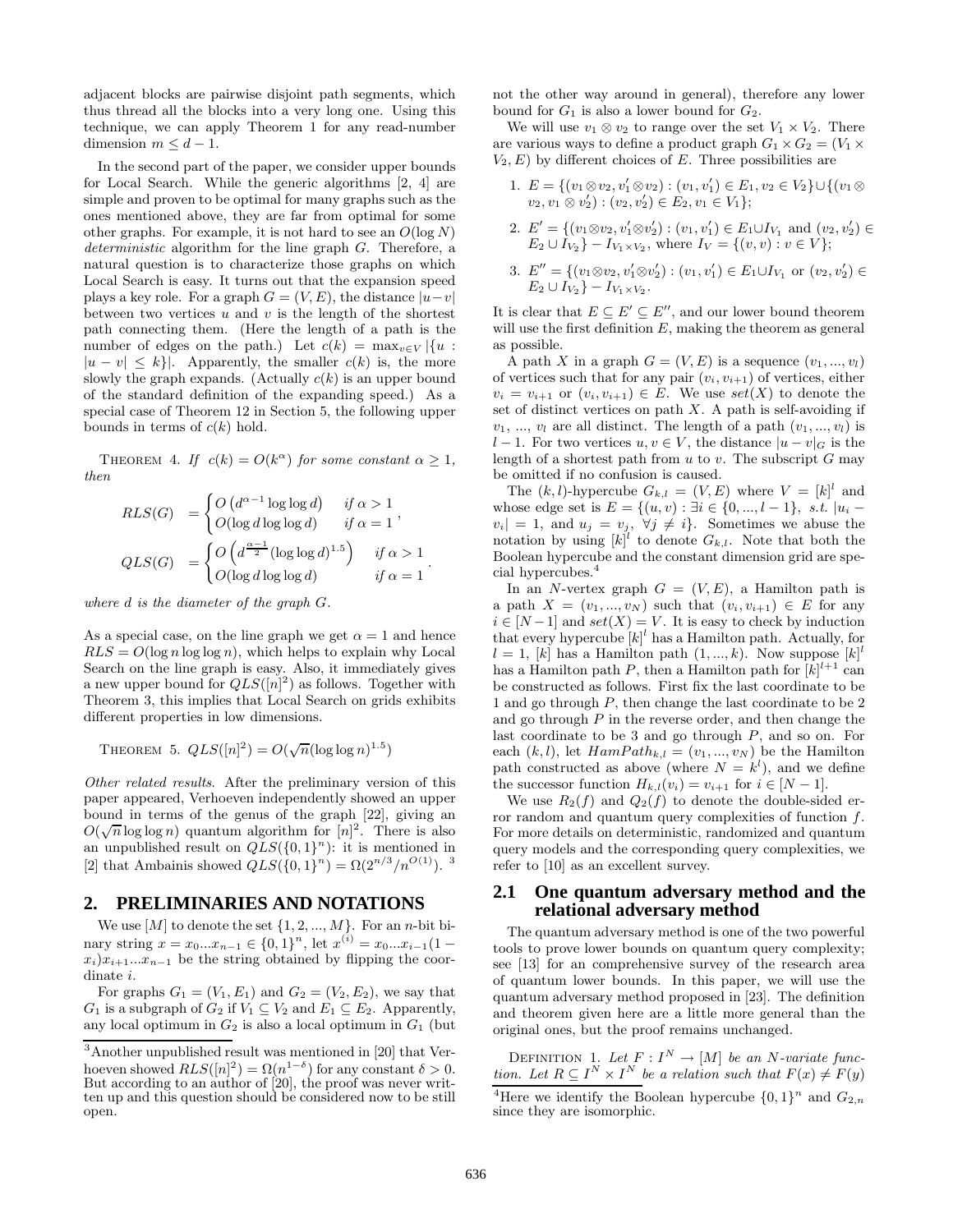for any  $(x, y) \in R$ . A weight scheme consists of three weight functions  $w(x, y) > 0$ ,  $u(x, y, i) > 0$  and  $v(x, y, i) > 0$  satisfying  $u(x, y, i)v(x, y, i) \geq w^2(x, y)$  for all  $(x, y) \in R$  and  $i \in [N]$  with  $x_i \neq y_i$ . We further put

$$
w_x = \sum_{y':(x,y') \in R} w(x,y'), \qquad w_y = \sum_{x':(x',y) \in R} w(x',y),
$$
  

$$
u_{x,i} = \sum_{\substack{y':(x,y') \in R, \\ x_i \neq y'_i}} u(x,y',i), \quad v_{y,i} = \sum_{\substack{x':(x',y) \in R, \\ x'_i \neq y_i}} v(x',y,i).
$$

THEOREM 6. [Zhang, [23]] For any F, R and any weight scheme  $w, u, v$  as in Definition 1, we have

$$
Q_2(F) = \Omega \left( \min_{(x,y) \in R, i \in [N]: \ x_i \neq y_i} \sqrt{\frac{w_x w_y}{u_{x,i} v_{y,i}}} \right)
$$

Inspired by the quantum adversary method, Aaronson [2] gives a nice technique for proving lower bounds on randomized query complexities. We restate it using a language similar to that in Theorem 6.

THEOREM 7. [Aaronson, [2]] Let  $F: I^N \to [M]$  be an Nvariate function. Let  $R \subseteq I^N \times I^N$  be a relation such that  $F(x) \neq F(y)$  for any  $(x, y) \in R$ . For any weight function  $w: R \to \mathbb{R}^+$ , we have

$$
R_2(F) = \Omega\left(\min_{(x,y)\in R, i\in[N]: \ x_i\neq y_i} \max\left\{\frac{w_x}{w_{x,i}}, \frac{w_y}{w_{y,i}}\right\}\right)
$$

where

$$
w_{x,i} = \sum_{\substack{y': (x,y') \in R, \\ x_i \neq y'_i}} w(x, y'), \quad w_{y,i} = \sum_{\substack{x': (x',y) \in R, \\ x'_i \neq y_i}} w(x', y).
$$

Note that we can think of Theorem 7 as having a weight scheme as in Theorem 6 too, but requiring that  $u(x, y, i) =$  $v(x, y, i) = w(x, y)$ . This simple observation is used in the proofs of the lower bound theorems.

## **3. LOWER BOUNDS FOR LOCAL SEARCH ON GENERAL PRODUCT GRAPHS**

In this section we prove a theorem which is stronger than Theorem 1 due to a relaxation on the conditions of the random walk. Suppose we are given a graph  $G = (V, E)$ , a starting vertex  $v_0$  and an assignment  $W: V \times \mathbb{N} \to 2^{V}$  s.t. for each  $u \in V$  and  $t \in \mathbb{N}$ , it holds that  $W(u, t) \subseteq \{u\} \cup \{v :$  $(u, v) \in E$  and that  $|W(u, t)| = c_t$  for some function c of t. Intuitively, W gives the candidates that the walk goes to for the next step, and the random walk  $(G, v_0, W)$  on graph G proceeds as follows. It starts at  $v_0$ , and at step  $t \in \mathbb{N}$ , it goes from the current vertex  $v_{t-1}$  to a uniformly random vertex in  $W(v_{t-1}, t)$ . We say a path  $(v_0, v_1, ..., v_T)$  is generated by the random walk if  $v_t \in W(v_{t-1}, t)$  for all  $t \in [T]$ . Denote by  $p(u, t_1, v, t_2)$  the probability that the random walk is at  $v$  after step  $t_2$  under the condition that the walk is at  $u$  after step  $t_1$ . Let  $p_t = \max_{u,v,t_1,t_2: t_2-t_1=t} p(u,t_1,v,t_2)$ . For  $(u, u') \in E$ , let  $q(u, u', t_1, v, t_2)$  be the probability that the walk is at v after step  $t_2$ , under the conditions that 1) the walk is at u after step  $t_1$ , and 2) the walk does not go to  $u'$ at step  $t_1 + 1$ . The following lemma on the relation of the two probabilities is obvious.

LEMMA 8. If  $|W(u,t_1+1)| > 1$ , then  $q(u,u',t_1,v,t_2) \le$  $2p(u, t_1, v, t_2)$ .

PROOF. Easy by considering the two cases of the step  $t_1 + 1$  (going to u' or not).  $\Box$ 

THEOREM 9. Suppose G contains  $G^w \times G^c$  as a subgraph, and L is the length of the longest self-avoiding path in  $G<sup>c</sup>$ . Let  $T = \lfloor L/2 \rfloor$ , then for any random walk  $(G^{w}, v_0^w, W)$  on  $G^w$ , we have

$$
RLS(G) = \Omega\left(\frac{T}{\sum_{t=1}^{T} p_t}\right), \quad QLS(G) = \Omega\left(\frac{T}{\sum_{t=1}^{T} \sqrt{p_t}}\right).
$$

PROOF. Without loss of generality, we assume  $G = G^w \times$  $G<sup>c</sup>$ , as Local Search on a subgraph is no harder than Local Search on the original graph. We shall construct a random walk on G by the random walk  $(G^w, v_0^w, W)$  on  $G^w$ and a simple one-way walk on  $G<sup>c</sup>$ . Starting from some fixed vertex in G, the walk is proceeded by one step of walk in  $G^w$  followed by two steps of walk in  $G^c$ . (We perform two steps of walk in  $G<sup>c</sup>$  mainly for some technical reasons, and this is also where the factor of 2 in the definition  $T = \lfloor L/2 \rfloor$  comes from.) Precisely, fix a self-avoiding path  $(z_{0,0}^c, z_{1,0}^c, z_{1,1}^c, z_{2,1}^c, z_{2,2}^c, ..., z_{T,T-1}^c, z_{T,T}^c)$  of length 2T in  $G^c$ .<br>Let the set P contain all the paths  $X = (x_0^w \otimes z_{0,0}^c, x_1^w \otimes z_{0,1}^c, z_{T,T}^c)$  $z_{0,0}^c, x_1^w \otimes z_{1,0}^c, x_1^w \otimes z_{1,1}^c, ..., x_T^w \otimes z_{T-1,T-1}^c, x_T^w \otimes z_{T,T-1}^c, x_T^w \otimes z_{T,T}^c, ..., x_T^w \otimes z_{T,T}^c$ <br>  $z_{T,T}^c$ ) in G such that  $x_0^w = v_0^w$  and  $(x_0^w, x_1^w, ..., x_T^w)$  is a path generated by the random walk  $(G^w, v_0^w, W)$ . Define a problem PATH<sub>P</sub>: given a path  $X \in P$ , find the end point  $x_T^w \otimes z_{T,T}^c$ . To access X, we can ask whether  $v \in set(X)$  for any vertex  $v \in V$ , and an oracle O will give us the Yes/No answer.<sup>5</sup> The following claim says that the PATH<sub>P</sub> problem is not much harder than Local Search problem.

#### CLAIM 1.  $R_2(\text{PATH}_P) \leq 2RLS(G), Q_2(\text{PATH}_P) \leq 2QLS(G).$

PROOF. Suppose we have an Q-query randomized or quantum algorithm  $A$  for Local Search, we shall give a 2Q corresponding algorithm B for PATH<sub>P</sub>. For any path  $X \in P$ , we define a function  $f_X$  essentially in the same way as in [2, 20]: for each vertex  $v \in G$ , let

$$
f_X(v) = \begin{cases} |v - x_0^w \otimes z_{0,0}^c|_G + 3T & \text{if } v \notin set(X) \\ 3(T - k) & \text{if } v = x_k^w \otimes z_{k,k}^c \\ 3(T - k) - 1 & \text{if } v = x_{k+1}^w \otimes z_{k,k}^c \neq x_k^w \otimes z_{k,k}^c \\ 3(T - k) - 2 & \text{if } v = x_{k+1}^w \otimes z_{k+1,k}^c \end{cases}
$$

It is easy to verify that the only local minimum is  $x_T^w \otimes z_{T,T}^c$ .

Given an oracle  $O$  and an input  $X$  of the PATH problem,  $\mathcal B$  simulates  $\mathcal A$  to find the local minimum of  $f_X$ , which is also the end point of  $X$ . Whenever  $A$  needs to make a query on v to get  $f_X(v)$ , B asks O whether  $v \in set(X)$ . If  $v \notin set(X)$ , then  $f_X(v) = |v-x_0^w \otimes z_{0,0}^c|_G+3T$ ; otherwise,  $v = x^w \otimes z_{k+1,k}^c$ or  $v = x^w \otimes z_{k,k}^c$  for some  $x^w \in V^w$  and k. Note that k is known for any given vertex v. So if  $v = x^w \otimes z_{k+1,k}^c$ ,

 $5$ Note that it is actually an oracle for the following function  $g: V^w \times V^c \to \{0,1\}$ , with  $g(x)=1$  iff  $x \in set(X)$ . So strictly speaking, an input of  $\widetilde{PATH}_{P}$  should be specified as  $set(X)$  rather than X, because in general, it is possible that  $X \neq Y$  but  $set(X) = set(Y)$ . For our problem, however, it is easy to verify that for any  $X, Y \in P$ , it holds that  $X = Y \Leftrightarrow set(X) = set(Y)$ . Actually, if  $X \neq Y$ , suppose the first diverging place is k, *i.e.*  $x_{k-1}^w = y_{k-1}^w$ , but  $x_k^w \neq$  $y_k^w$ . Then Y will never pass  $x_k^w \otimes z_{k,k-1}^c$  because the clock immediately ticks and the time always advances forward. (Or more rigorously, the only point that Y passes through  $z_{k,k-1}^{\text{C}}$  is  $y_k^w \otimes z_{k,k-1}^c$ . Since  $y_k^w \neq x_k^w, x_k^w \otimes z_{k,k-1}^c \notin set(Y)$ .)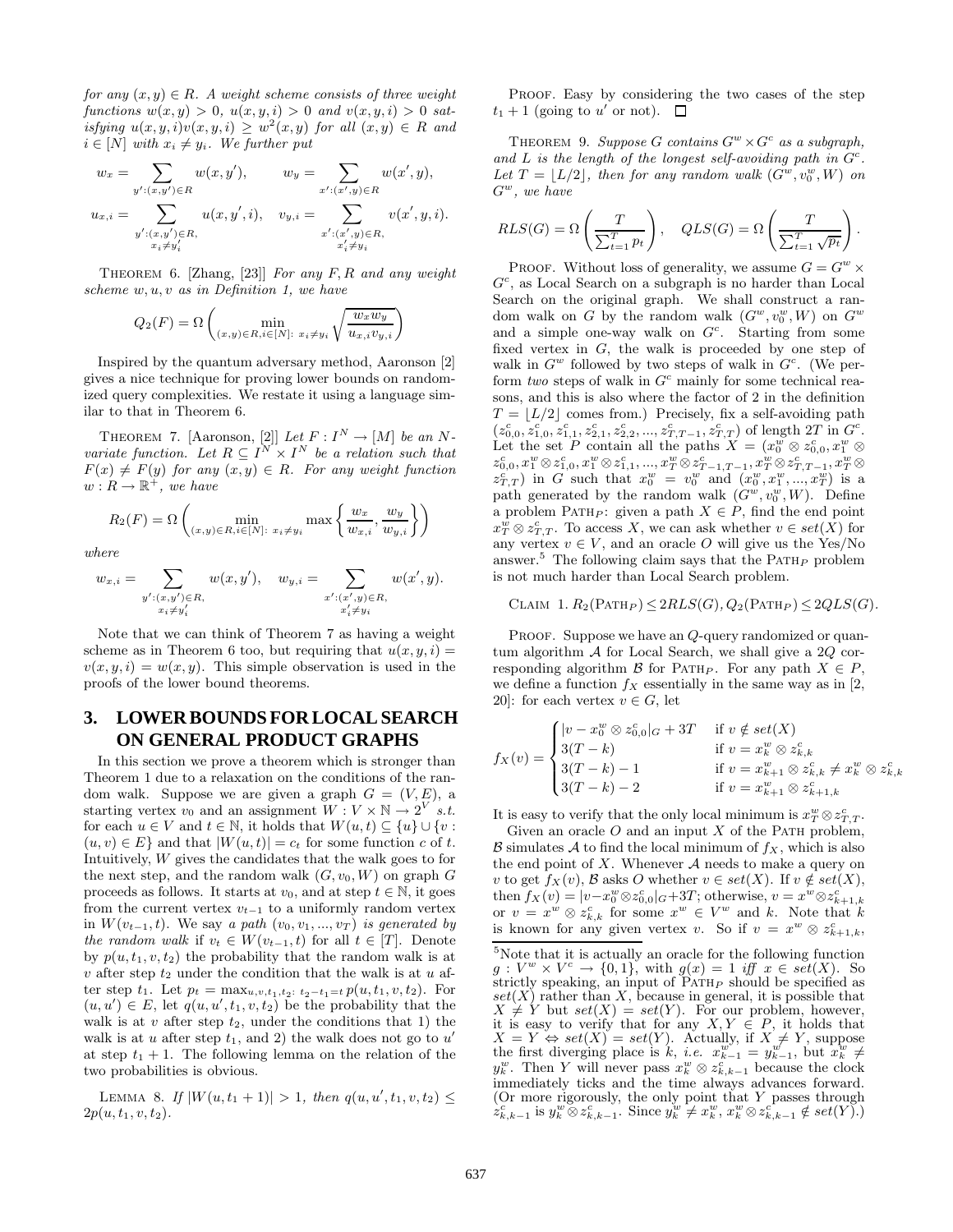then  $x^w = x_{k+1}^w$  and thus  $f_X(v) = 3(T - k) - 2$ . Now consider the case that  $v = x^w \otimes z^c_{k,k}$ . If  $k = 0$ , then let  $f_X(v) = 3T$  if  $v = x_0^w \otimes z_{0,0}^c$  and  $f_X(v) = 3T - 1$  otherwise. If  $k \geq 1$ , then B asks O whether  $x^w \otimes z_{k,k-1}^c \in set(X)$ . If yes, then  $v = x_k^w \otimes z_{k,k}^c$  and thus  $f_X(v) = 3(T - k);$ if no, then  $v = x_{k+1}^w \otimes z_{k,k}^{c^k} \neq x_k^w \otimes z_{k,k}^c$  and thus  $f_X(v) =$  $3(T-k)-1$ . Therefore, at most 2 queries on O can simulate one query on  $f_X$ , so we have a 2Q algorithm for PATH<sub>P</sub> in both randomized and quantum cases.  $\Box$ 

(Continue the proof of Theorem 9) By the claim, it is sufficient to prove lower bounds for  $\text{PATH}_P$ . We define a relation  $R_P$  as follows.

 $R_P = \{(X, Y) \in P \times P : X \text{ and } Y \text{ has different end points}\}\$ 

For any pair  $(X,Y) \in R_P$ , where  $X = (x_0^w \otimes z_{0,0}^c, x_1^w \otimes z_{0,0}^c)$  $z^c_{0,0}, x^w_1 \otimes z^c_{1,0}, x^w_1 \otimes z^c_{1,1}, ..., x^w_T \otimes z^c_{T-1,T-1}, x^w_T \otimes z^c_{T,T-1}, x^w_T \otimes z^c_{T,T-1}, x^w_T \otimes z^c_{T,T-1}$  $z_{T,T}^{c}$ ) and  $Y=(y_{0}^{w}\otimes z_{0,0}^{c},y_{1}^{w}\otimes z_{0,0}^{c},y_{1}^{w}\otimes z_{1,0}^{c},y_{1}^{w}\otimes z_{1,1}^{c},...,y_{T}^{w}\otimes z_{1,1}^{c})$  $x_{T-1,T-1}^c, y_T^w \otimes z_{T,T-1}^c, y_T^w \otimes z_{T,T}^c$ , we write  $X \wedge Y = k$  if  $x_0^w = y_0^w, ..., x_{k-1}^w = y_{k-1}^w$  but  $x_k^w \neq y_k^w$ . Note that if  $X \wedge Y = k$ , then  $x_k^w, y_k^w \in W(x_{k-1}^w, k)$  and thus  $|W(x_{k-1}^w, k)| \geq 2$ .<br>By Lemma 8, th  $2p_{i-k+1}$ .

We choose the weight functions in Theorem 6 by letting

$$
w(X,Y) = 1/|\{Y' \in P : Y' \land X = k\}|
$$
  
= 1/|\{X' \in P : X' \land Y = k\}|  
= 1/[(c\_k - 1)c\_{k+1}...c\_T].

To calculate  $w_X = \sum_{Y':(X,Y') \in R_P} w(X, Y')$ , we group those  $Y'$  that diverge from X at the same place  $k'$ :

$$
w_X = \sum_{k'=1}^T \sum_{Y': (X, Y') \in R_P} w(X, Y')
$$
  
= 
$$
\sum_{k'=1}^T \sum_{Y': (X, Y') \in R_P} \frac{1}{|\{Y' \in P : Y' \wedge X = k'\}|}
$$
  
= 
$$
\sum_{k'=1}^T \mathbf{Pr}_{Y'}[(X, Y') \in R_P | Y' \wedge X = k']
$$
  
= 
$$
\sum_{k'=1}^T \mathbf{Pr}_{Y'}[(y')_T^w \neq x_T^w | Y' \wedge X = k']
$$

The third equality holds because all paths diverging from  $X$ firstly at k' have the same probability  $1/[(c_{k'}-1)c_{k'...}c_T]$ . Note that the probability in the last equality is nothing but  $1-q(x_{k'-1}^w, x_{k'}^w, k'-1, x_T^w, T)$ , which is at least  $1-2p_{T-k'+1}$ . So we have

$$
w_X \geq T - 2 \sum_{k'=1}^{T} p_{T-k'+1} = T - 2 \sum_{t=1}^{T} p_t.
$$

And similarly, we have  $w_Y \geq T - 2 \sum_{t=1}^{T} p_t$  too.

Now we define  $u(X, Y, i)$  and  $v(X, Y, i)$ , where i is a point  $x_{j+r}^w\otimes z_{j+s,j}^c \in set(X)-set(Y) \text{ or } y_{j+r}^w\overset{\sim}{\otimes} z_{j+s,j}^c \in set(Y)-1$ set(X). Here  $(r, s) \in \{(0, 0), (1, 0), (1, 1)\},\$ and  $0 \leq j \leq$  $j + r \leq T$ . Let

$$
u(X, Y, x_{j+r}^w \otimes z_{j+s,j}^c) = a_{k,j,r,s} w(X, Y),
$$
  
\n
$$
u(X, Y, y_{j+r}^w \otimes z_{j+s,j}^c) = b_{k,j,r,s} w(X, Y),
$$
  
\n
$$
v(X, Y, x_{j+r}^w \otimes z_{j+s,j}^c) = b_{k,j,r,s} w(X, Y),
$$
  
\n
$$
v(X, Y, y_{j+r}^w \otimes z_{j+s,j}^c) = a_{k,j,r,s} w(X, Y).
$$

where  $a_{k,j,r,s}$  and  $b_{k,j,r,s}$  will be given later (satisfying that  $a_{k,j,r,s}b_{k,j,r,s} = 1$ , which makes  $u, v, w$  really a weight scheme). We shall calculate  $u_{X,i}$  and  $v_{Y,i}$  for  $i = x_{j+r}^w \otimes z_{j+s,j}^c \in$  $set(X) - set(Y)$ ; the other case  $i = y_{j+r}^w \otimes z_{j+s,j}^{c}$  is just symmetric. Note that if  $x_{j+r}^w \otimes z_{j+s,j}^c \notin set(Y')$  and  $X \wedge Y' = k'$ , then  $k' \leq j + r$ .

$$
u_{X,x_{j+r}^{w}\otimes z_{j+s,j}^{c}} = \sum_{k'=1}^{j+r} \sum_{\substack{Y': (X,Y') \in R_{P}, X \wedge Y'=k' \\ x_{j+r}^{w}\otimes z_{j+s,j}^{c} \notin set(Y')}} a_{k',j,r,s} w(X,Y')
$$
  

$$
\leq \sum_{k'=1}^{j+r} \sum_{Y': X \wedge Y'=k'} a_{k',j,r,s} w(X,Y') = \sum_{k'=1}^{j+r} a_{k',j,r,s}
$$

The computation for  $v_{Y,x_{j+r}^w \otimes z_{j+s,j}^c}$  is a little more complicated. By definition,

$$
\begin{aligned}\nv_{Y,x_{j+r}^w\otimes z_{j+s,j}^c} \\
&= \sum_{k'=1}^{j+r} \sum_{\substack{X': (X',Y)\in R_P, \ X'\wedge Y=k',\\ x_{j+r}^w\otimes z_{j+s,j}^c\in set(X')}} b_{k',j,r,s} w(X',Y) \\
&\leq \sum_{k'=1}^{j+r} \sum_{\substack{X': X'\wedge Y=k',\\ x_{j+r}^w\otimes z_{j+s,j}^c\in set(X')}} b_{k',j,r,s} w(X',Y) \\
&= \sum_{k'=1}^{j+r} b_{k',j,r,s} \mathbf{Pr}_{X'}[x_{j+r}^w\otimes z_{j+s,j}^c\in set(X')|X'\wedge Y=k']\n\end{aligned}
$$

We can see that by adding the clock, the passing probability  $\mathbf{Pr}_{X'}[x_{j+r}^w \otimes z_{j+s,j}^c \in set(X') | X' \wedge Y = k']$  is roughly the hitting probability  $q(y^{w}_{k'-1}, y^{w}_{k'}, k'-1, x^{w}_{j+r}, j) + q(y^{w}_{k'-1}, y^{w}_{k'}, k'-1)$  $1, x_{j+r}^w, j+1$ ). Actually, define  $Bound_{k,j,r,s} = 2p_{j-k+2} \cdot \lambda[s]$  $1 \vee j < T$  +  $2p_{j-k+1} \cdot \lambda [s = 0 \wedge (k \leq j \vee r = 0)],$  where the Boolean function  $\lambda[\phi] = 1$  if  $\phi$  is true and 0 otherwise. Then

Claim 2.

$$
\mathbf{Pr}_{X'}[x_{j+r}^w \otimes z_{j+s,j}^c \in set(X')]X' \wedge Y = k'] \leq Bound_{k',j,r,s}.
$$

PROOF. We study the probability case by case. If  $s =$ 1, then  $r = 1$  and  $x_{j+1}^w \otimes z_{j+1,j}^c \in set(X')$  if and only if  $x_{j+1}^w = (x')_{j+1}^w$ . So the probability is just  $q(y_{k'-1}^w, y_{k'}^w, k' 1, x_{j+1}^w, j+1$ , which is no more than  $2p_{j-k'+2}$  by Lemma 8. If  $s = 0$ , then  $x_{j+r}^w \otimes z_{j,j}^c \in set(X')$  if and only if " $x_{j+r}^w =$  $(x')_j^w$  or  $x_{j+r}^w = (x')_{j+1}^w$ . Also note that

$$
\mathbf{Pr}_{X'}[x_{j+r}^w = (x')_j^w | X' \wedge Y = k'] = q(y_{k'-1}^w, y_{k'}^w, k'-1, x_{j+r}^w, j)
$$

unless  $k' = j + 1$  and  $r = 1$ , in which case  $\mathbf{Pr}_{X'}[x_{j+r}^w]$  $(x')_j^w[X' \wedge Y = k'] = 0$  because  $x_{j+1}^w \otimes z_{j,j}^c \notin set(Y)$  but  $(x')_i^w \otimes z_{i,i}^c = y_i^w \otimes z_{i,i}^c \in set(Y)$ . The other probability  $\Pr_{X'}[x_{j+r}^w = (x')_{j+1}^w | X' \wedge Y = k']$  is just  $q(y_{k'-1}^w, y_{k'}^w, k' 1, x_{j+r}^w, j+1$  if  $j \leq T-1$  and it is 0 if  $j = T$ . Putting all cases together, we get the desired result.  $\Box$ 

(Continue the proof of Theorem 9) The claim implies that  $\sum_{k'=1}^{N} b_{k',j,r,s} Bound_{k',j,r,s}.$  The symmetric case of  $u(X, Y, i)$  and  $v(X, Y, i)$  where i is a point  $y_{j+r}^w \otimes$  $z_{j+s,j}^c \in set(Y) - set(X)$  can be dealt with in the same way, yielding  $u_{X,y_{j+r}^w \otimes z_{j+s,j}^c} \leq \sum_{k'=1}^{j+r} b_{k',j,r,s} Bound_{k',j,r,s}$ and  $v_{Y,y_{j+r}^w \otimes z_{j+s,j}^c} \leq \sum_{k'=1}^{j+r} a_{k',j,r,s}.$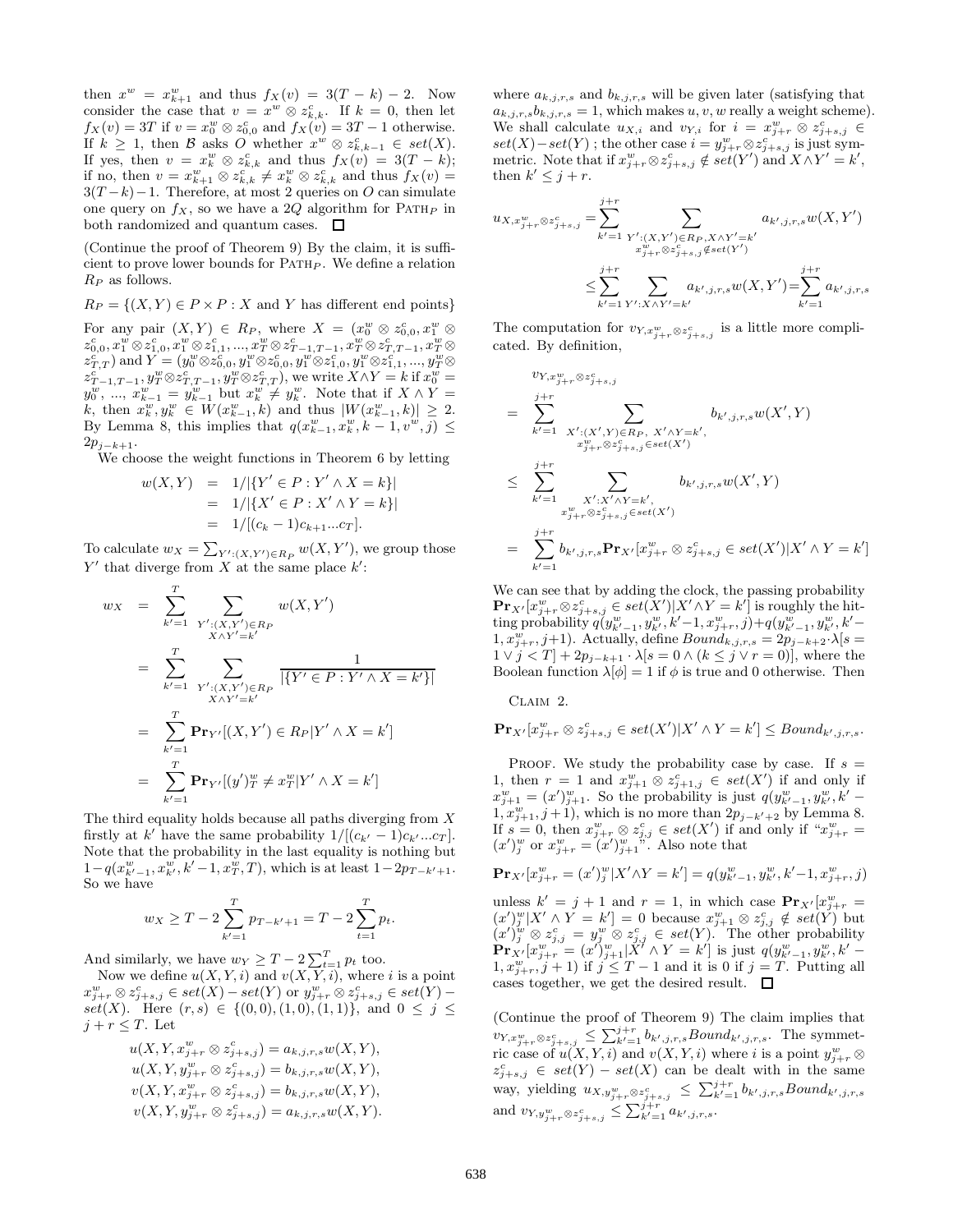By the definition of  $Bound_{k',j,r,s}$ , it holds that for any  $(j, r, s)$ , we have  $\sum_{k'=1}^{j+r} Bound_{k', j, r, s} \leq 4 \sum_{t=1}^{T} p_t$ , and similarly  $\sum_{k'=1}^{j+r} \sqrt{Bound_{k',j,r,s}} \leq 4 \sum_{t=1}^{T} \sqrt{pt}$ . Now for the randomized lower bound,  $a_{k',j,r,s} = b_{k',j,r,s} = 1$ . We get

$$
RLS(G)
$$
\n
$$
= \Omega\left(\min_{j,r,s} \max\left\{\frac{T-2\sum_{t=1}^{T} p_t}{j+r}, \frac{T-2\sum_{t=1}^{T} p_t}{\sum_{k'=1}^{j+r} Bound_{k',j,r,s}}\right\}\right)
$$
\n
$$
= \Omega\left(\frac{T}{\sum_{t=1}^{T} p_t}\right).
$$

For the quantum lower bound, pick  $a_{k',j,r,s} = \sqrt{Bound_{k',j,r,s}},$ and  $b_{k',j,r,s} = 1/\sqrt{Bound_{k',j,r,s}}$ . Then

$$
QLS(G) = \Omega \left( \min_{j,r,s} \sqrt{\frac{\left(T - 2 \sum_{t=1}^{T} p_t\right)^2}{\left(\sum_{k'=1}^{j+r} \sqrt{Bound_{k',j,r,s}}\right)^2}} \right)
$$

$$
= \Omega \left( \frac{T}{\sum_{t=1}^{T} \sqrt{p_t}} \right)
$$

This completes the proof of Theorem 9.

## **4. APPLICATIONS TO THE TWO SPECIAL GRAPHS**

In this section, we will apply Theorem 9 to the two special graphs. Note that in both cases, the probability  $p_t$  is not easy to upper bound.

### **4.1 Lower bounds for Local Search on the Boolean Hypercube**

To apply Theorem 9 to  $\{0,1\}^n$ , we decompose the whole graph into the two parts  $\{0, 1\}^m$  and  $\{0, 1\}^{\hat{n}-m}$ . Pick the random walk  $({0,1}^m, v_0^w, W)$ , where  $v_0^w = 0^m \in {0,1}^m$ and  $W(x,t) = \{x^{(i)} : i \in \{0, ..., m-1\}\}\)$  for each vertex  $x = x_0...x_{m-1} \in \{0,1\}^m$  and each  $t \in \mathbb{N}$ . Finally, note that the longest self-avoiding path of the graph  $\{0, 1\}^{n-m}$  is a Hamilton path with length  $L = 2^{n-m} - 1$ .

The following bounds on  $p_t$  are rather loose for  $10 < t \leq$  $m<sup>2</sup>$  but sufficient for our purpose.

LEMMA 10. For any  $t \in \mathbb{N}$ , we have

$$
p_t = \begin{cases} O(m^{-\lceil t/2 \rceil}) & \text{if } t \le 10\\ O(m^{-5}) & \text{if } 10 < t \le m^2\\ O(2^{-m}) & \text{if } t > m^2 \end{cases}
$$

The proof of the lemma uses the generating function  $(z_1 + z_2)$  $\dots + z_m$ <sup>t</sup> and some techniques in a Fourier analysis flavor. We leave the details in the full version [24].

PROOF. Omitted. See the full version  $[24]$ .  $\Box$ 

Now it is easy to prove Theorem 2 using this lemma. For the randomized lower bound, let  $m = \lfloor (n + \log_2 n)/2 \rfloor$ , then  $T = \Theta(2^{n/2}/n^{1/2})$  and  $\sum_{t=1}^{T} p_t = O(1/n)$ . Thus we have  $RLS(\{0, 1\}^n) = \Omega(\sqrt{n}2^{n/2})$ . For the quantum lower bound, let  $m = \lfloor (2n + \log_2 n)/3 \rfloor$ , then  $T = \Theta(2^{n/3}/n^{1/3})$  and  $\sum_{t=1}^{T} \sqrt{p_t} = O(1/\sqrt{n}).$  Thus  $QLS(\{0, 1\}^n) = \Omega(2^{n/3}n^{1/6}).$ 

## **4.2 Lower bounds for Local Search on the constant dimensional grid**

In this section we shall first prove a lower bound weaker than Theorem 3 in Section 4.2.1, and then improve it to Theorem 3 in Section 4.2.2.

#### *4.2.1 A weaker family of lower bounds*

As in Section 4.1, we decompose the grid into two parts,  $[n]^m$  and  $[n]^{d-m}$ . For each vertex  $x = x_0...x_{m-1} \in [n]^{\hat{m}}$  and each  $i \in \{0, ..., m-1\}$ , define

$$
x^{(i),-} = x_0...x_{i-1} \max\{x_i - 1, 1\}x_{i+1}...x_{m-1},
$$
  

$$
x^{(i),+} = x_0...x_{i-1} \min\{x_i + 1, n\}x_{i+1}...x_{m-1}.
$$

We perform the random walk  $([n]^m, v_0^w, W)$  where  $v_0^w =$  $00...0 \in [n]^m$ ,  $W(x,t) = \{x^{((t-1) \mod m), +}, x^{((t-1) \mod m), -}\}.$ To analyze the probability  $p_t$  in Theorem 9, we first consider the following simpler "line walk". Suppose a particle is initially put at point  $i \in \{1, ..., n\}$ , and in each step the particle moves either to  $\max\{1, i-1\}$  or to  $\min\{n, i+1\}$ , each with probability 1/2. Let  $p_{ij}^{(t)}$  denote the probability that the particle starting from point  $i$  is at point  $j$  after exact  $t$  steps of the walk. For  $t \geq 1$ , the following proposition gives a very good (actually tight) estimate on  $\max_{ij} p_{ij}^{(t)}$ .

PROPOSITION 11. For any  $t \geq 1$ ,

$$
\max_{i,j} p_{ij}^{(t)} = \begin{cases} O(1/\sqrt{t}) & \text{if } t \le n^2 \\ O(1/n) & \text{if } t > n^2 \end{cases}
$$

If there are not the two barriers (1 and *n*) then  $p_{ii}^{(t)}$  is very easy to calculate:  $p_{ij}^{(t)} = \begin{pmatrix} t \\ t/2 + (j-i)/2 \end{pmatrix}$  if  $j - i$  and t have the same parity, and 0 otherwise. However, since we now have the two barriers, it is hard to count the number of paths from  $i$  to  $j$  after exactly  $t$  steps. Here inspired by the so-called reflecting rule, we will construct a series of 1-1 correspondences to reduce the problem step by step to the no-barrier case. For more details please see the full version of the paper [24].

**PROOF.** Omitted. See the full version [24].  $\Box$ 

Now we use Proposition 11 to prove the weaker lower bounds for grids. Since the random walk  $([n]^m, v_0^w, W)$  is just a product of  $m$  line walks, it is not hard to see that the fust a product of m line walks, it is not hard to see that the  $p_t$  in the random walk  $([n]^m, v_0^w, W)$  is equal to  $O(1/\sqrt{t^m})$ if  $t \leq n^2$ , and  $O(1/n^m)$  if  $t > n^2$ . Now for the randomized lower bounds, when  $d > 4$  we pick  $m = \lfloor d/2 \rfloor > 2$  and we get  $RLS([n]^d) = \Omega\left(\frac{n^{d-m}}{O(1) + n^{d-m}/n^m}\right) = \Omega(n^{\lfloor d/2 \rfloor}),$  which is  $\Omega(n^{\frac{d}{2}})$  if d is odd, and  $\Omega(n^{\frac{d}{2}-\frac{1}{2}})$  if d is even. For  $d=$ 4, 3, 2, we let  $m = 2, 2, 1$  respectively, and get  $RLS([n]^4) =$  $\Omega(n^2/(\log n+1)) = \Omega(n^2/\log n), RLS([n]^3) = \Omega(n/(\log n+1))$  $1(n) = \Omega(n/\log n), \text{ and } RLS([n]^2) = \Omega(n/(\sqrt{n}+1)) = \Omega(n/(\log n), \text{ and } RLS([n]^2) = \Omega(n/(\sqrt{n}+1)) =$  $\Omega(\sqrt{n}).$ 

For the quantum lower bounds, if  $d > 6$ , we let m be the integer closest to  $2d/3$ , thus  $m > 4$ . We get  $QLS([n]^d) =$  $\Omega\left(\frac{n^{d-m}}{O(1)+n^{d-m}/n^{m/2}}\right)$ , which is  $\Omega(N^{\frac{1}{3}})$  if  $d=3d', \Omega(N^{\frac{1}{3}-\frac{1}{3d}})$ if  $d = 3d' + 1$ , and  $\Omega(N^{\frac{1}{3} - \frac{1}{6d}})$  if  $d = 3d' + 2$ . For  $d = 6$ , let  $m = 4$  and we have  $QLS([n]^6) = \Omega(n^2/\log n)$ . For  $d =$ 5, 4, 3, let  $m = d - 2$  then  $QLS([n]^d) = \Omega(n^2/(n^{2-(d-2)/2} +$  $n^{2-(d-2)/2}) = \Omega(n^{d/2-1}),$  which is  $\Omega(n^{5/2}), \Omega(n^2), \Omega(n^{3/2}),$ respectively. For  $d = 2$ , let  $m = 1$  and  $QLS([n]^2) =$  $\Omega(\frac{n}{n^{3/4}}) = \Omega(n^{1/4}).$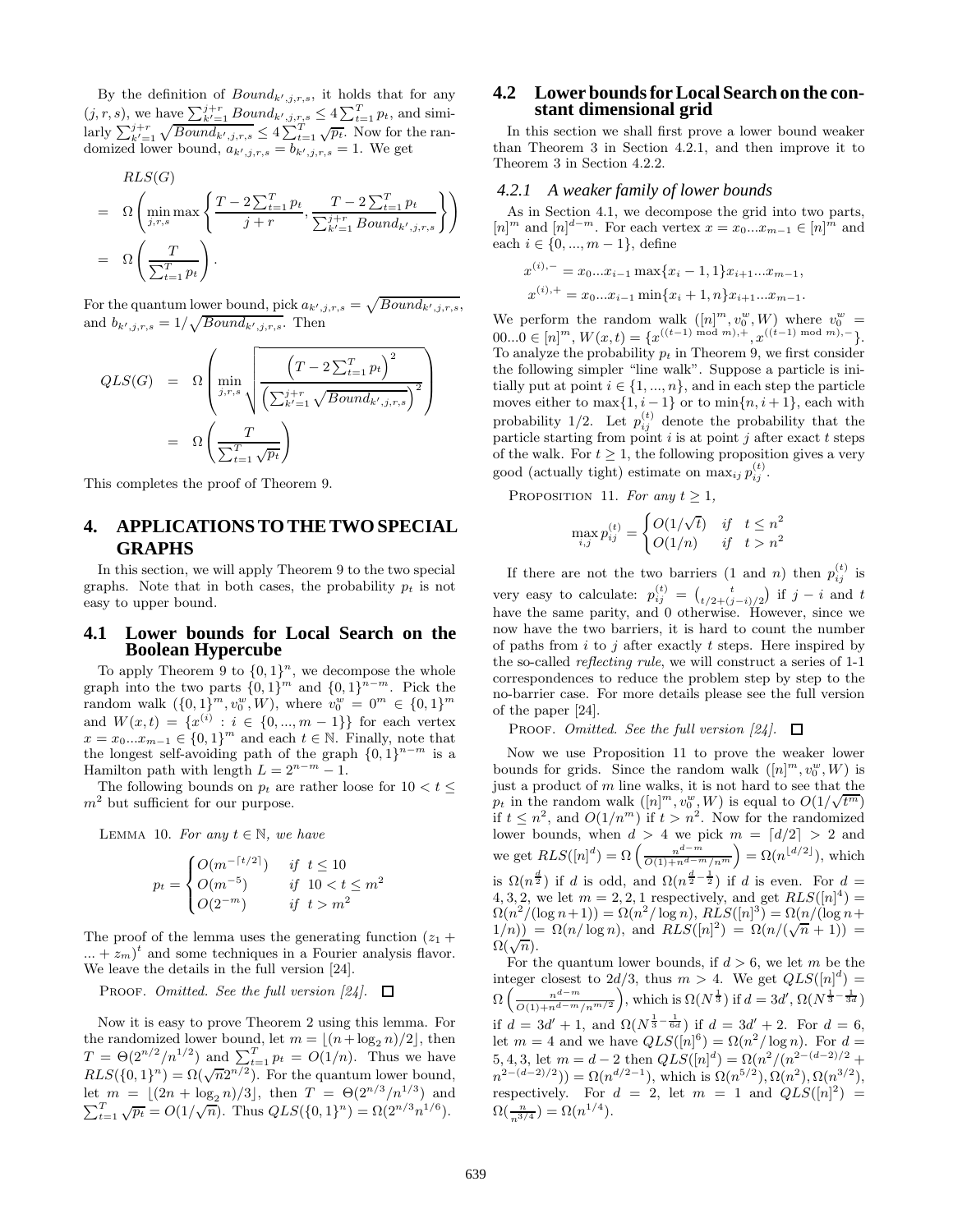#### *4.2.2 Improvement*

One weakness of the above proof is the integer constraint of the dimension  $m$ . We now show a way to get around the problem, allowing m to be any real number between 0 and  $d-1$ . The idea is to partition the grid into many blocks, with different blocks representing different time slots, and the blocks are threaded into one very long block by many paths that are pairwise disjoint. Roughly speaking, we view  $[n]^d$  as the product of d line graph  $[n]$ . For each of the first  $d-1$  line graphs, we cut it into  $n^{1-r}$  parts evenly, each of size  $n^r$ . (Here  $r = m/(d-1)$ ). Then  $[n]^{d-1}$  is partitioned into  $n^{(d-1)(1-r)}$  smaller grids, all isomorphic to  $[n^r]^{d-1}$ . Putting the last dimension back, we have  $n^{(d-1)(1-r)}$  blocks, all isomorphic to  $[n^r]^{d-1} \times [n]$ . Now the random walk will begin in the first block, and within each block, it is just one step of random walk in  $[n^r]^{d-1}$  followed by two steps of one-way walk in the last dimension space  $[n]$ . When the walk runs out of the clock  $[n]$ , the walk will move to the next block via a particular block-changing path. All blockchanging paths are carefully designed to be disjoint, and they "thread" all the blocks to form a  $[n^r]^{d-1} \times [L]$  grid, where  $L = (n - 2n^r)n^{(1-r)(d-1)}$ . (L is not  $n \cdot n^{(1-r)(d-1)}$ because we need  $2n^r$  points for the block-changing paths.)

We now describe the partition and the walk precisely. For  $x = x_0...x_{d-1}$  in  $[n]^d$ , let  $x^{(k)=l} = x_0...x_{k-1}x_{k+1}...x_{d-1}$ , and  $x^{(k)=(k)+i} = x_0...x_{k-1}(x_k+i)x_{k+1}...x_{d-1}$ , where i satisfies  $x_k + i \in [n]$ . Recall that  $x^{(i),-} = x^{(i) = \max\{x_i - 1,1\}}$  and  $x^{(i),+} = x^{(i) = \min\{x_i+1,n\}}.$ 



**Figure 1: Illustration for changing a block in 2 dimensional grid**

For any fixed constant  $r \in (0,1)$ , let  $\alpha = \lfloor n^r \rfloor$ ,  $\beta =$  $\lfloor n^{1-r} \rfloor$  and  $n' = \alpha \beta$ . Note that  $n' \geq (n^r - 1)(n^{1-r} - 1)$  $1) = n - o(n)$ . We now consider the slightly smaller grid  $[n']^d$ . Let  $V_1$  be the set  $[n']^{d-1} = \{x_0...x_{d-2} : x_i \in [n']\}.$ We cut  $V_1$  into  $\beta^{d-1}$  parts  $\{x_0...x_{d-2} : (k_i-1)\alpha < x_i \leq$  $k_i \alpha_{k_0...k_{d-2} \in [\beta]^{d-1}}$ , each of which is a small grid isomorphic to  $[\alpha]^{d-1}$ . We then refer to the set  $\{x_0...x_{d-2}x_{d-1}$ :

 $(k_i - 1)\alpha < x_i \leq k_i \alpha, i = 0, ..., d - 2, \alpha < x_{d-1} \leq n' - \alpha\}$ as the "block  $(k_0, ..., k_{d-2})$ ". Note that  $(k_0, ..., k_{d-2})$  can be also viewed as a point in grid  $[\beta]^{d-1}$ , and there is a Hamilton path  $HamPath_{\beta,d-1}$  in  $[\beta]^{d-1}$ , as defined in Section 2. We call the block  $(k'_0, ..., k'_{d-2})$  the next block of the block  $(k_0, ..., k_{d-2})$  if  $(k'_0, ..., k'_{d-2})$ , viewed as the point in  $[\beta]^{d-1}$ , is the next point of  $(k_0, ..., k_{d-2})$  in  $HamPath_{\beta, d-1}$ . Note that by our definition of  $HamPath_{\beta,d-1}$ , we know that  $\exists i \in \{0, ..., d-2\} \; s.t. \; k'_i \in \{k_i + 1, k_i - 1\} \; \text{and for all other}$  $j \neq i, k'_j = k_j$ . That is, adjacent blocks have only one coordinate to be different, and this difference is 1. We call the the block  $(k_0, ..., k_{d-2})$  the last block if  $(k_0, ..., k_{d-2})$  is the last point in  $HamPath_{\beta,d-1}$ .

Now we define the random walk by describing how a particle may go from start to end. The path set is just all the possible paths the particle goes along. Intuitively, within one block, the last dimension  $d-1$  serves as the clock space. So as before, we perform one step of line walk (in the dimension which is the circularly next dimension of the last one that the walk just goes in), followed by two steps of walk in the clock space. If we run out of clock, we say we reach a boundary point at the current block, and we move to the next block via a path segment called block-changing segment. In what follows, we specify how the particle may move during the whole random walk process, including going through block-changing segments. We always use  $x_0...x_{d-1}$ to denote the current position of the particle, and assume  $x_i = (k_i - 1)\alpha + y_i$ , *i.e.* x is in the block  $(k_0, ..., k_{d-2})$  with the offsets  $(y_0, ..., y_{d-1})$ . Thus the instruction  $x_0 = x_0 + 1$ , for example, means that the particle moves from  $x_0...x_{d-1}$ to  $(x_0+1)x_1...x_{d-1}$ .

1. 
$$
x_0 = \ldots = x_{d-2} = 0, x_{d-1} = \alpha + 1, k_0 = \ldots = k_{d-2} = 1.
$$

2. **for**  $t = 1$  **to**  $(n' - 2\alpha)\beta^{d-1}$ ,

Let  $t' = \lfloor \frac{t-1}{n'-2\alpha} \rfloor$ ,  $i = (t-1) \mod (d-1)$ 

**do** either  $x_i = \max\{x_i - 1, (k_i - 1)\alpha + 1\}$  or  $x_i =$  $\min\{x_i + 1, k_i\alpha\}$  randomly

**if**  $t \neq k(n' - 2\alpha)$  for some positive integer k,

**do**  $x_{d-1} = x_{d-1} + (-1)^{t'}$  twice

**else** (the particle is now at a boundary point)

**if** the particle is not in the last block

(Suppose the current block changes to the next block by increasing  $k_j$  by  $b \in \{-1, 1\}$ )

**do** 
$$
x_{d-1} = x_{d-1} + (-1)^{t'}
$$
 **for**  $(\alpha + 1 - y_j)$  times  
**do**  $x_j = x_j + b$  **for**  $2(\alpha + 1 - y_j) - 1$  times

**do** 
$$
x_{d-1} = x_{d-1} + (-1)^{t'+1}
$$
 **for**  $(\alpha + 1 - y_j)$   
times

 $k_j = k_j + b$ 

**else**

The particle stops and the random walk ends

It is easy to verify that every boundary point has one unique block-changing segment, and different block-changing segments do not intersect. Thus the block-changing segments thread all the blocks to form a  $[\alpha]^{d-1} \times [L]$  grid, where  $L = (n' - 2\alpha)\beta^{d-1}.$ 

CLAIM 3. we can use Theorem 9 with  $G^w = [n^r]^{d-1}$  and  $G^c = [L]$  to prove lower bounds on  $RLS([n]^d)$  and  $QLS([n]^d)$ .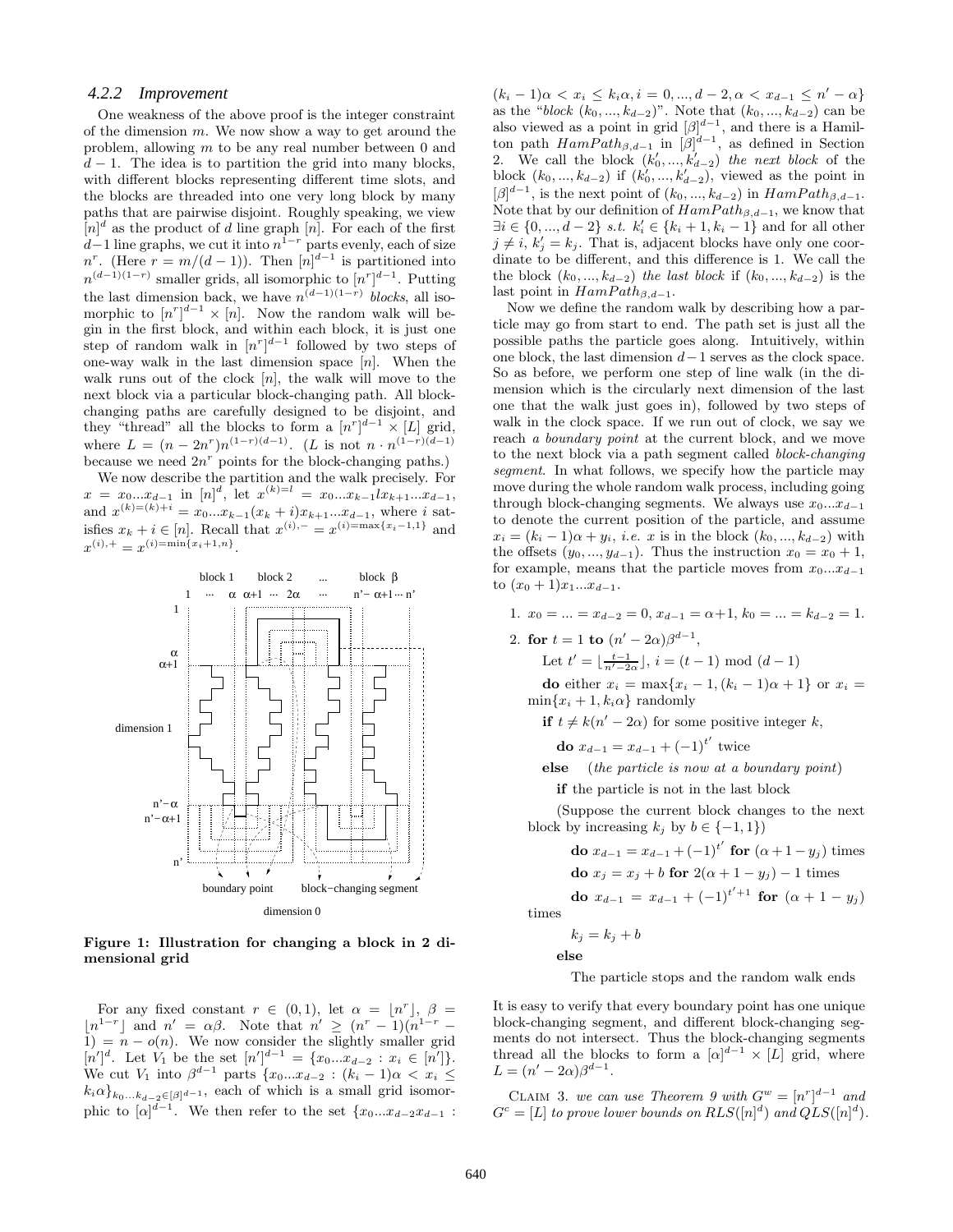PROOF. Omitted. See the full version  $[24]$ .  $\Box$ 

Now  $T = |L/2|$  and  $p_t = O(1/\sqrt{t^{d-1}})$  for  $t \leq n^{2r}$  and  $p_t = O(1/n^{r(d-1)})$  for  $t > n^{2r}$ . For the randomized lower bounds, if  $d \geq 4$ , then let  $r = d/(2d - 2)$  and we get  $RLS([n]^d) = \Omega(L/(\sum_{t=1}^{n^{d/(d-1)}} 1/\sqrt{t^{d-1}}+L/n^{d/2}))) = \Omega(n^{d/2}).$ If  $d = 3$ , let  $r = 3/4 - \log \log n/(4 \log n)$ , then we have  $RLS([n]^3) = \Omega((n^3/\log n)^{1/2})$ . For  $d = 2$ , let  $r = 2/3$  and we get  $RLS([n]^2) = \Omega(n^{2/3})$ .

For the quantum lower bounds, if  $d \geq 6$ , let  $r = 2d/(3d -$ 3) and we get  $QLS([n]^d) = \Omega(n^{d/3})$ . If  $d = 5$ , then let  $r =$  $5/6 - \log \log n / (6 \log n)$  and  $QLS([n]^5) = \Omega((n^5/\log n)^{1/3})$ . For  $2 \le d \le 4$ , we let  $r = d/(d+1)$ , then  $QLS([n]^d) =$  $\Omega(n^{d/2-d/(d+1)})$ .

#### *4.2.3 Further improvement on the 2-dimensional grid*

Some other random walk can be used to further improve the lower bound on low dimension grid cases. For example, we can cut the 2-dimensional grid into  $n^{2/5}$  blocks (each of size  $n^{4/5} \times n^{4/5}$ , and let blocks to serve as the clock. Using a random walk similar to Aaronson's in [2] (with some modifications to move to the next block after each step), we can prove <sup>6</sup>

CLAIM 4.  $QLS([n]^2) = \Omega(n^{2/5}).$ 

PROOF. Omitted. See the full version  $[24]$ .  $\Box$ 

This completes the proof of Theorem 3.

## **5. NEW ALGORITHMS FOR LOCAL SEARCH ON GENERAL GRAPHS**

In [4, 2], a randomized and a quantum algorithm for Local Search on general graphs are given as follows. Do a random sampling over all the vertices, find a vertex  $v$  in them with the minimum  $f$ -value. (For the minimum  $f$ -value finding procedure, The randomized algorithm in [4] just queries all these vertices and find the minimum, while the quantum algorithm in [2] uses the algorithm by Durr and Hoyer [11] based on Grover search [12] to get a quadratic speedup.) If  $v$  is a local minimum, then return  $v$ ; otherwise we follow a *decreasing path* as follows. Find a neighbor of  $v$  with the minimum f-value, and continue this minimum-valueneighbor search process until getting to a local minimum. We can see that the algorithms actually fall into the generic algorithm category (see Section 1), with the initial point picked as the best one over some random samples.

In this section, we give new randomized and quantum algorithms, which work better than this simple "random sampling + steepest descent" method when the graph expands slowly. Here the idea is that after finding the minimum vertex  $v$  of the sampled points, instead of following the decreasing path of  $v$ , we start over within a smaller range, which contains those vertices "close to"  $v$ . If this smaller range contains a local minimum for sure, then we can simply search a local minimum in it and do this procedure recursively. But one caveat here is that a straightforward recursion does not work, because a local minimum  $u$  in the smaller range may be not a local minimum in the original larger graph  $G$  (since

u may have more neighbors in  $G$ ). So we shall find a small range which has a "good" boundary in the sense that all vertices on the boundary have a large f-value.

Now we describe the algorithm precisely, with some notations as follows. For  $G = (V, E)$ , a given function  $f: V \to \mathbb{N}$ , a vertex  $v \in V$  and a set  $S \subseteq V$ , let  $n(v, S) = |\{u \in S :$  $f(u) < f(v)$ . The boundary  $B(S)$  of the set  $S \subseteq V$  is defined by  $B(S) = \{u \in S : \exists v \in V - S \ s.t. \ (u, v) \in E\}$ . In particular,  $B(V) = \emptyset$ . A decreasing path from a vertex  $v \in V$ is a sequence of vertices  $v_0, v_1, ..., v_k$  such that  $v_0 = v, v_k$  is a local minimum and  $f(v_{i+1}) = \min_{v:(v_i,v) \in E} f(v) < f(v_i)$ for  $i = 0, ..., k - 1$ . We write  $f(u) \leq f(S)$  if  $f(u) \leq f(v)$  for all  $v \in S$ . In particular, it always holds that  $f(u) \leq f(\emptyset)$ . Suppose  $d = \max_{u,v \in V} |u - v|$  is the diameter of the graph, and  $\delta = \max_{v \in V} |\{u : (u, v) \in E\}|$  is the max degree of the graph. In the following algorithm, the asymptotical numbers at the end of some command lines are the numbers of randomized or quantum queries needed for the step. For those commands without any number, no query is needed.

- 1.  $m_0 = d, U_0 = V$ ;
- 2.  $i = 0$ :
- 3. **while**  $(|m_i| > 10)$  do
	- (a) Randomly pick (with replacement)  $\lceil \frac{8|U_i|}{m_i} \log \frac{1}{\epsilon_1} \rceil$ vertices from  $U_i$ , where  $\epsilon_1 = 1/(10 \log_2 d);$
	- (b) Search the sampled vertices for one  $v_i$  with the minimal  $f$  value.

- Randomized algorithm: query all the sampled vertices and get  $v_i$ .  $- O\left(\frac{8|U_i|}{m_i}\log\frac{1}{\epsilon_1}\right)$ 

- Quantum algorithm: use Durr and Hoyer's algorithm [11] with the error probability at most  $\epsilon_2 =$  $1/(10\log_2 d). \quad\quad -O\left(\sqrt{\frac{8|U_i|}{m_i}\log \frac{1}{\epsilon_1}}\log \frac{1}{\epsilon_2}\right)$ 

- (c) **if**  $i = 0$ , **then**  $u_{i+1} = v_i$ ; **else if**  $f(u_i) \leq f(v_i)$ , **then**  $u_{i+1} = u_i$ ; **else**  $u_{i+1} = v_i$ ;
- (d) **for**  $j = 1, 2, ...$ 
	- i. Randomly pick  $m_{ij} \in M_i = \{m : m_i/8 \leq$  $m \leq m_i/2, |W(m)| \leq 10|U_i|/m_i$ , where  $W(m) = \{w \in U_i : |w - u_{i+1}| = m\}.$  Let  $W_{ij} = W(m_{ij}).$
	- ii. Test whether  $f(u_{i+1}) \leq f(W_{ij})$ - Randomized algorithm: query all vertices in  $W_{ii}$ .  $- O(|W_{ii}|)$ - Quantum algorithm: use Durr and Hoyer's algorithm [11] on  $W_{ij}$  with the error probability at most  $\epsilon_3 = 1/(200 \log_2 d)$ .  $O\left(\sqrt{|W_{ij}|}\log\frac{1}{\epsilon_3}\right)$
	- iii. If the answer is Yes, jump out of this **for** loop and go to Step 3e.
- (e)  $J_i = j, m_{i+1} = m_{ij}, W_i = W_{ij}, U_{i+1} = \{u \in U_i :$  $|u - u_{i+1}| \leq m_{i+1}$ ;
- (f)  $i = i + 1$ ;
- 4.  $I = i$ ;

 $^6\rm{Note}$  that this walk suffers from the fact that the "passing probability" is now  $n^{4/5}$  times the "hitting probability". So it only it only gives better results for  $QLS([n]^2)$ .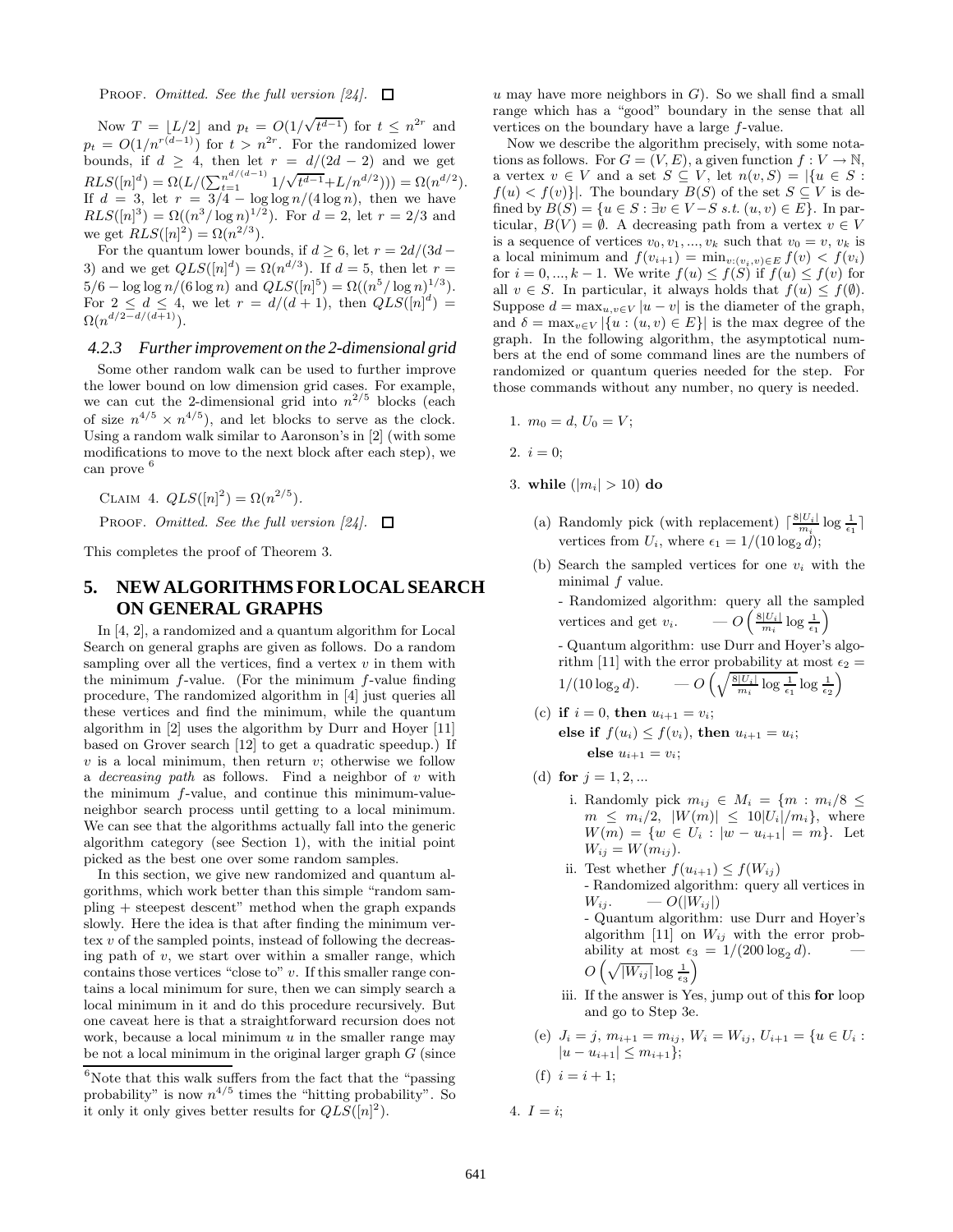- 5. Follow a decreasing path of  $u_I$  to find a local minimum.
	- Randomized algorithm: in each step, query all the neighbors  $-O(\delta)$

- Quantum algorithm: in each step, use Durr and Hoyer's algorithm with the error probability at most  $1/100$  $\sim O(\sqrt{\delta})$ 

Define  $c(k) = \max_{v \in V} |\{u : |u - v| \leq k\}|$ . Apparently, the expanding speed of a graph is upper bounded by  $c(k)$ . The following theorem says that the algorithm is efficient if  $c(k)$ is small.

Theorem 12. The algorithm outputs a local minimum with probability at least  $1/2$ . The randomized algorithm uses  $O\left(\sum_{i=0}^{I-1}\frac{c(m_i)}{m_i}\log\log d\right)$  queries in expectation, and the quantum algorithm uses  $O\left(\sum_{i=0}^{I-1}\sqrt{\frac{c(m_i)}{m_i}}(\log \log d)^{1.5}\right)$  queries in expectation.

In case that  $c(k) = O(k^{\alpha})$  for some  $\alpha \geq 1$  and  $k = 1, ..., d$ , the expected number of queries that the randomized algorithm uses is  $O\left(\frac{d^{\alpha-1}-1}{1-2^{1-\alpha}}\log\log d\right)$  if  $\alpha > 1$  and  $O(\log d \log \log d)$ if  $\alpha = 1$ . The expected number of queries that the quantum algorithm use is  $O\left(\frac{d^{\frac{\alpha-1}{2}}-1}{1-\alpha}\right)$  $\frac{d^{\frac{\alpha-1}{2}}-1}{1-2^{\frac{1-\alpha}{2}}}(\log \log d)^{1.5}\right)$  if  $\alpha > 1$  and  $O(\log d \log log d)$  if  $\alpha = 1$ .

Several comments before proving the theorem:

1. 
$$
\lim_{\alpha \to 1} \frac{d^{\alpha-1}-1}{1-2^{1-\alpha}} = \lim_{\alpha \to 1} \frac{d^{\frac{\alpha-1}{2}}-1}{1-2^{\frac{1-\alpha}{2}}} = \log_2 d
$$

- 2. If  $\alpha 1 \geq \epsilon$  for some constant  $\epsilon > 0$ , then  $\frac{d^{\alpha-1}-1}{1-2^{1-\alpha}} =$  $\Theta(d^{\alpha-1})$  and  $\frac{d^{\frac{\alpha-1}{2}}-1}{1-\alpha}$  $\frac{d^{\frac{2}{2}}-1}{1-2^{\frac{1-\alpha}{2}}} = \Theta(d^{(\alpha-1)/2}).$ If further the bound  $c(k) = O(k^{\alpha})$  is tight in the sense that  $N = c(d) = \Theta(d^{\alpha})$ , then  $RLS(G) = O\left(\frac{N}{d} \log \log d\right)$ and  $QLS(G) = O(\sqrt{\frac{N}{d}}(\log \log d)^{1.5}).$
- 3. For 2-dimensional grid,  $d = \Theta(n)$  and  $\alpha = 2$ . Thus Theorem 5 follows immediately.

PROOF. We shall prove the theorem for the quantum algorithm. The analysis of the randomized algorithm is almost the same (and actually simpler). We say  $W_i$  is good if  $f(u_{i+1}) \leq f(W_i)$ . We shall first prove the following claim, then the theorem follows easily.

CLAIM 5. For each  $i = 0, 1, ..., I - 1$ , the following three statements hold.

- 1.  $n(u_{i+1}, U_{i+1}) \leq n(u_{i+1}, U_i) \leq m_i/8 \leq m_{i+1}$  with probability  $1 - \epsilon_1 - \epsilon_2$ .
- 2. If  $n(u_{i+1}, U_i) \leq m_i/8$ , then  $W_i$  is good with probability  $1 - \epsilon_3 J_i$ , and  $\mathbf{E}[J_i] \leq 2$ .
- 3. If  $W_0, ..., W_i$  are all good, then  $f(u_{i+1}) \leq f(B(U_{i+1}))$ , and  $u_{i+1} \notin B(U_{i+1})$ .

PROOF. 1: In Step 3a - 3c, denote by  $S$  the set of the  $\lceil \frac{8|U_i|}{m_i} \log \frac{1}{\epsilon_1} \rceil$  sampled vertices in Step 3a. Let  $a = \min_{u \in S} f(u)$ , then  $|\{v \in U_i : f(v) < a\}| \leq m_i/8$  with probability at least 1− $ε$ <sub>1</sub>. The  $v_i$  found in Step 3b achieves the minimum in the

definition of a with probability at least  $1 - \epsilon_2$ . Put the two things together, we have  $n(v_i, U_i) \leq m_i/8$  with probability at least  $1 - \epsilon_1 - \epsilon_2$ . Since  $f(u_{i+1}) \leq f(v_i)$  (by Step 3c),  $U_{i+1} \subseteq U_i$  (by Step 3e) and  $m_{i+1} \geq m_i/8$  (by Step 3(d)i), we have  $n(u_{i+1}, U_{i+1}) \leq n(u_{i+1}, U_i) \leq n(v_i, U_i) \leq m_i/8 \leq$  $m_{i+1}$  with probability at least  $1 - \epsilon_1 - \epsilon_2$ .

2: We say an  $m_{ij}$  is good if the corresponding  $W_{ij}$  is good, *i.e.*  $f(u_{i+1}) \leq f(W_{ij})$ . Note that for any  $m_{ij} \in [m_i]$ , we have  $W_{ij} \subseteq U_i$ , and also have  $W_{ij} \cap W_{ij'} = \emptyset$  if  $m_{ij} \neq m_{ij'}$ . Therefore, if  $n(u_{i+1}, U_i) \leq m_i/8$ , then at most  $m_i/8$  distinct  $m_{ij}$ 's in  $[m_i]$  are not good. Also note that the number of distinct  $m_{ij}$ 's s.t.  $|W(m_{ij})| > 10|U_i|/m_i$  is less than  $m_i/10$ . Therefore,  $|M_i| \geq (\frac{3}{8} - \frac{1}{10})m_i > m_i/4$ . So if  $n(u_{i+1}, U_i) \leq$  $m_i/8$ , a random  $m_{ij}$  in  $M_i$  is good with probability at least  $1/2$ , and thus  $\mathbf{E}[J_i] \leq 2$ . Also the probability that all the Grover searches in Step 3(d)ii are correct is at least  $1-J_i\epsilon_3$ .

3: We shall first prove  $B(U_{i+1}) \subseteq B(U_i) \cup W_i$ . In fact, any  $s \in B(U_{i+1})$  satisfies that  $s \in U_{i+1}$  and that  $\exists t \in V - U_{i+1}$ s.t.  $|s-t|=1$ . Recall that  $U_{i+1} \subseteq U_i$ , so if  $t \in V-U_i$ , then  $s \in B(U_i)$  by definition. Otherwise  $t \in U_i - U_{i+1}$ , and thus  $t \in U_i$  and  $|t - u_{i+1}| > m_{i+1}$  by the definition of  $U_{i+1}$ . Noting that  $|s - u_{i+1}| \leq m_{i+1}$  since  $s \in U_{i+1}$ , and that  $|s-t| = 1$ , we have  $|s - u_{i+1}| = m_{i+1}$ , which means  $s \in W_i$ . Thus for all  $s \in B(U_{i+1})$ , either  $s \in B(U_i)$  or  $s \in W_i$  holds, which implies  $B(U_{i+1}) \subseteq B(U_i) \cup W_i$ .

Applying the result recursively, we have  $B(U_{i+1}) \subseteq B(U_0) \cup$  $W_0 \cup ... \cup W_i = W_0 \cup ... \cup W_i$ . Since we have  $f(u_{i+1}) \leq$  $f(u_i) \leq ... \leq f(u_1)$  (by Step 3c) and  $f(u_{k+1}) \leq f(W_k)$ (for  $k = 0, ..., i$ ) by the assumption that all  $W_k$ 's are good, we know that  $f(u_{i+1}) \leq f(W_0 \cup ... \cup W_i)$ , which implies  $f(u_{i+1}) \leq f(B(U_{i+1})).$ 

For the other goal  $u_{i+1} \notin B(U_{i+1}),$  it is sufficient to prove  $u_{i+1} \notin B(U_i)$  and  $u_{i+1} \notin W_i$ . The latter is easy to see by the definition of  $W_i$ . For the former, we can actually prove  $u_{k+1} \notin B(U_k)$  for all  $k = 0, ..., i$  by induction on k. The base case of  $k = 0$  is trivial because  $B(U_0) = \emptyset$ . Now suppose  $u_k \notin B(U_{k-1})$ . There are two cases of  $u_{k+1}$  by Step 3c. If  $\hat{f}(u_k) \leq f(v_k)$ , then  $u_{k+1} = u_k \notin B(U_{k-1})$  by induction. Again by the definition of  $W_{k-1}$  we know that  $u_k \notin W_{k-1}$  and thus  $u_{k+1} = u_k \notin B(U_k)$ . The other case is  $f(u_k) > f(v_k)$ , then  $u_{k+1} = v_k$ , and therefore  $f(u_{k+1}) =$  $f(v_k) < f(u_k) \leq f(B(U_k))$  (by the first part in 3), which implies that  $u_{k+1} \notin B(U_k)$ .  $\Box$ 

(Continue the proof of Theorem 12) Now by the claim, we know that with probability at least  $1-I(\epsilon_1+\epsilon_2)-\sum_{i=0}^{I-1} J_i \epsilon_3$ , we will have that

$$
n(u_I, U_I) \leq m_I, \qquad f(u_I) \leq f(B(U_I)), \qquad u_I \notin B(U_I).
$$

Note that the correctness of the algorithms follows from these three items. Actually, by the last two items, we know that any decreasing path from  $u_I$  is contained in  $U_I$ . Otherwise suppose  $(u_1^0, u_1^1, ..., u_I^T)$  is a decreasing path from  $u_I$ (so  $u_I^0 = u_I$ ), and the first vertex out of  $U_I$  is  $u_I^t$ , then  $u_I^{t-1} \in B(U_I)$ . Since  $u_I^0 \notin B(U_I)$ , we have  $t-1 > 0$  and thus  $f(u_I^{t-1}) < f(u_I)$ , contradicting to  $f(u_I) \leq f(B(U_I))$ . Now together with the first item, we know that any decreasing path from  $u_I$  is no more than  $m_I$  long. Thus Step 5 will find a local minimum by following a decreasing path.

The error probability of the algorithm is  $I(\epsilon_1 + \epsilon_2)$  +  $J\epsilon_3 + 10/100$ , where  $J = \sum_{i=0}^{I-1} J_i$ . Since  $\mathbf{E}[J] = 2I$ , we know by Markov inequality that with  $J < 20I$  with probability at least 9/10. Since  $\epsilon_1 = \epsilon_2 = 1/(10 \log_2 d)$  and